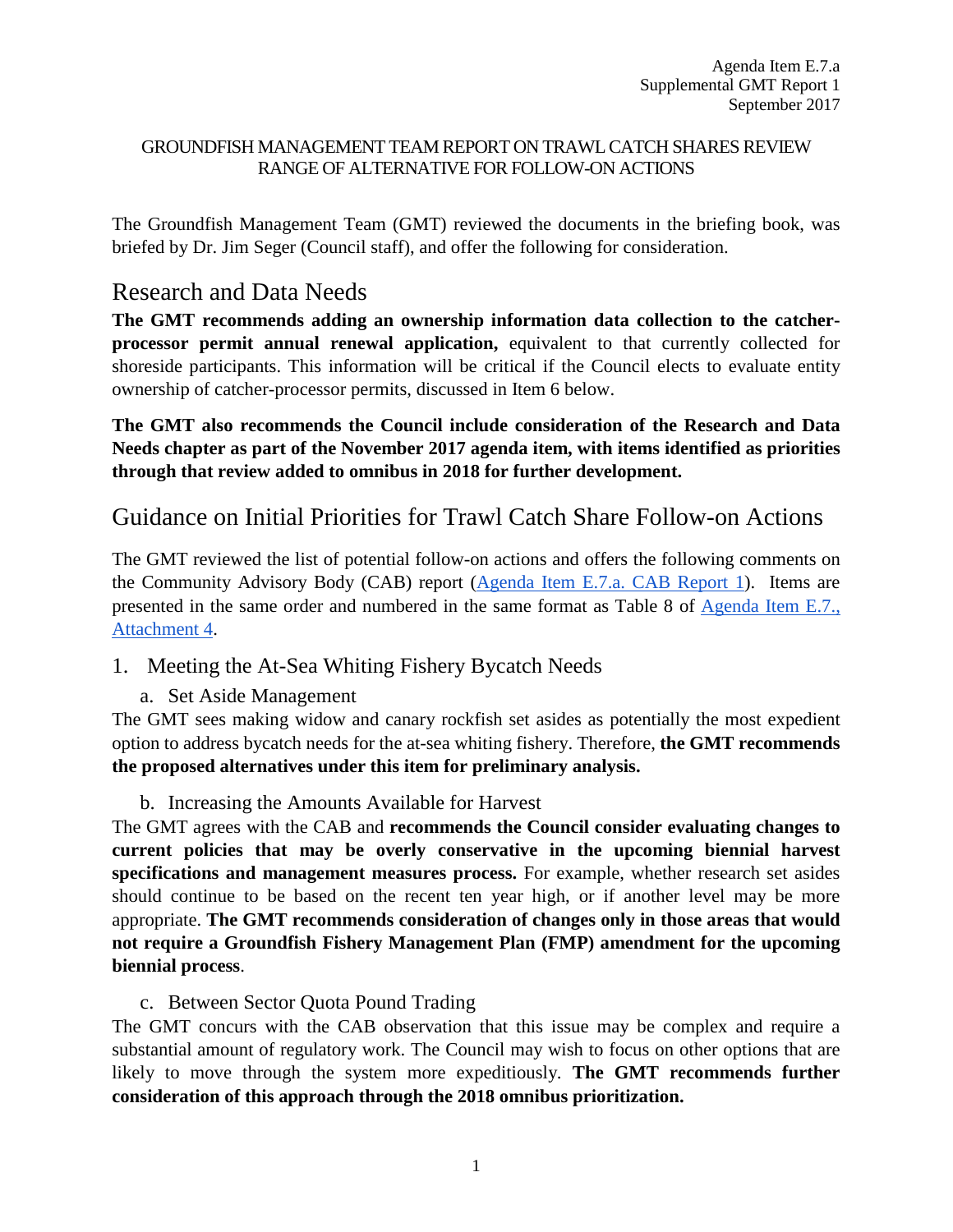### d. Changing Within Trawl and Trawl/Non-trawl Allocations

## **The GMT concurs with the CAB and recommends convening the Groundfish Allocation Committee to discuss any changes to trawl/non-trawl allocations.**

### e. Carryover of At-sea Set Asides

The Council should consider at-sea set aside carryover when developing the preliminary range of new management measures under Agenda Item E.9 later in this meeting. **The GMT recommends the Council scope the idea of at-sea sector carryover as a sub-alternative under the carryover provision discussed at this meeting under Agenda Item E.5, and consider this proposal under the carryover item when prioritizing management measures under Agenda item E.9 later at this meeting.**

### 2. Trawl Sablefish Area Management

**The GMT recommends including Alternative 2 in the 2019-2020 groundfish harvest specifications and management measure process.** The GMT notes that this proposal's analysis should, as routine, examine localized impacts. **The GMT recommends consideration of potential measures to mitigate negative impacts if such analysis demonstrates a need.**

**The GMT recommends removing Alternative 3 from consideration, and addressing concerns about gear switching through a subcommittee devoted to that topic,** discussed further in Item 5 below**.** 

## 3. Revising Shoreside IFQ Accumulation Limits to Increase Attainment

With regard to the non-whiting aggregate control rule, the five-year review report provided some examination of the effect on an entity basis. It indicated that there are three entities that are within 90 percent of the aggregate control cap. While it is uncertain how this might change if the aggregate control limit were removed in favor of the de facto species-specific limits, increasing the limit is likely to result in further consolidation of share ownership, as marginal participants may opt to divest holdings to the few larger operatives with holdings currently near existing limits.

[Agenda Item E.7 Attachment 4](http://www.pcouncil.org/wp-content/uploads/2017/08/E7_Att4_Follow-on_Action_DiscussionDoc_SEPT2017BB.pdf) informs a "one vessel, one owner" view of the fishery; however, the GMT notes that with regard to the aggregate limit, the appropriate level for analysis would be at the quota share holder entity level. For example, a five percent aggregate limit would permit as few as 20 entities to own all non-whiting quota shares.

There was a recommendation in the CAB report that the current limits be further assessed and analyzed using the Herfindahl-Hirschman Index (HHI) and a microeconomic welfare distribution analysis. An application of the HHI index to assess market power was performed for a Northeast multispecies fishery by economic consulting firm Compass Lexicon (CL) while under contract with the Northeast Fishery Management Council. The purpose of the analysis was to determine whether excessive shares and market power existed in the fishery, and the report recommend an ownership cap limit that would prevent exercise of market power in the future. The CL study underwent a Center for Independent Experts (CIE) review to assess the scientific viability of the findings, and the results of the review are summarized in a NOAA Technical Memo [US Dept](https://www.nefsc.noaa.gov/publications/crd/crd1612/crd1612.pdf)  [Commer, Northeast Fish Sci Cent Ref Doc. 16-12.](https://www.nefsc.noaa.gov/publications/crd/crd1612/crd1612.pdf) The review specifically noted numerous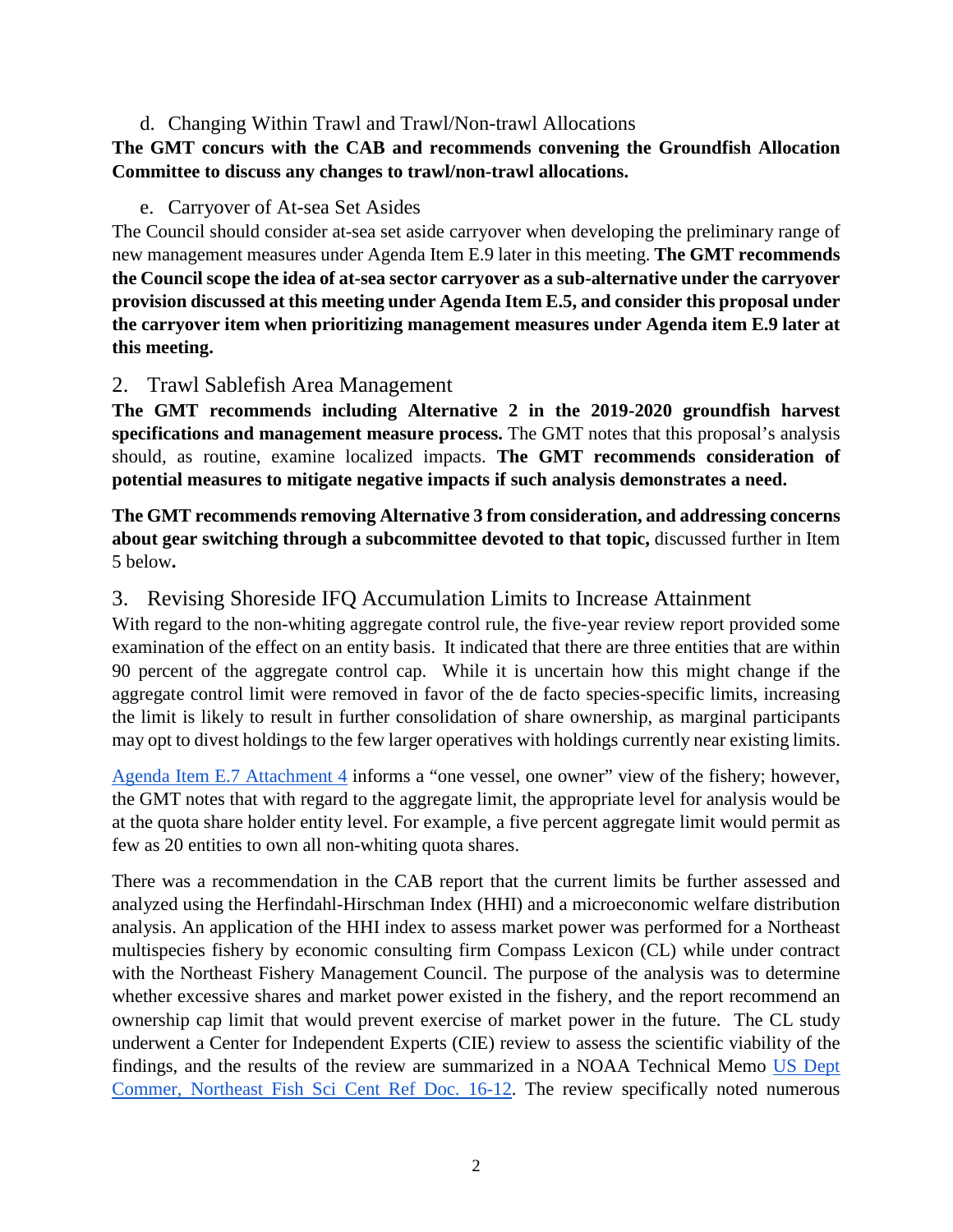deficiencies in the analysis that was performed. One of the reviewers summarized the results of the analysis as follows.

"The CL conclusion and ownership cap recommendation has several weaknesses. Overall, the methods used by CL to obtain their results do not meet standards for research in the social sciences."

The GMT would like to caution that replication of such a study for the IFQ program may not result in an analysis of market power that is scientifically defensible.

## 4. Meeting Shoreside IFQ Sector Harvest Complex Needs

a. Enhance fleet's ability to use quota within the trawl allocations

#### *(1) Post-season trading*

The GMT encourages the Council to include an end date for any type of post-season trading. Without a proposed end date, there could be a delay in finalizing data for the previous year, and subsequently issuing carryover.

#### *(2) Increase Carryover*

Currently, carryover is only issued for species where the ACL<ABC, up to ten percent in the shorebased IFQ program. Under Agenda Item E.5. at this meeting, the Council considered carryover at the stock level and recommended that it be considered with all other management measures under Agenda Item E.9 at this meeting. The issuance of carryover in the IFQ program would affect the amount of carryover available at the species level, and leads the GMT to question how carryover would be calculated. Therefore, **the GMT recommends the Council consider this proposal under the carryover item when prioritizing management measures under Agenda item E.9 later at this meeting.** 

*(3) Increase Quota Issued*

**If the Council wishes to continue considering this idea, the GMT recommends that more information be made available, including an assessment of the legality of this approach, in November.** 

#### *(4) Change Management Tools for Some Species*

**The GMT recommends forwarding both the alternative and the sub option for preliminary analysis.** 

b. Vessels with Deficits in Excess of Vessel QP Limits (Including Lightning Strike Situations)

#### *(1) Relief from QP Limits*

**The GMT recommends forwarding this alternative for preliminary analysis.** 

#### *(2) Area Restriction Alternative*

**The GMT does not recommend forwarding this alternative due to its large analytical and implementation burden.**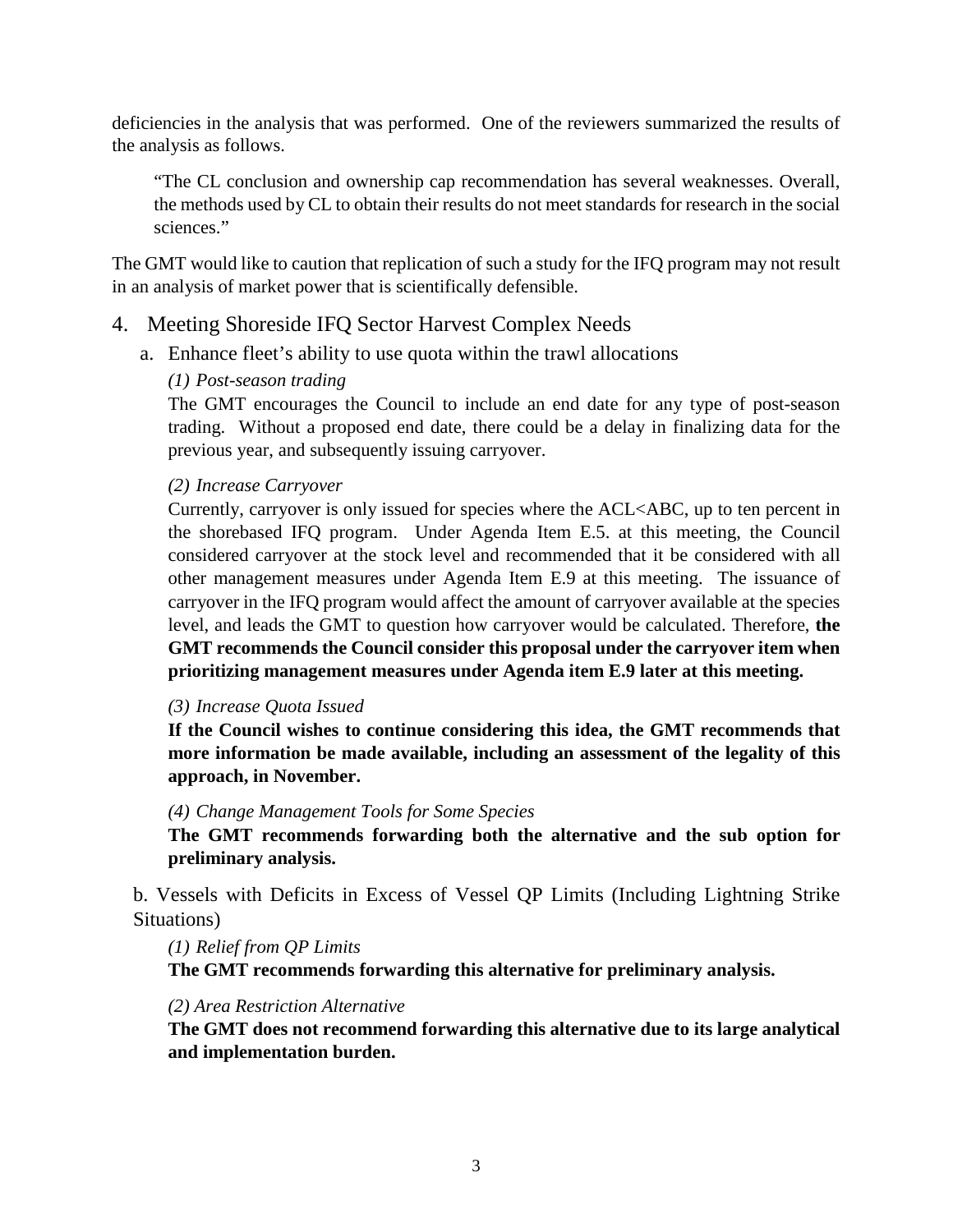## 5. Gear Switching

The GMT notes the strong stakeholder interest in this topic and lack of concurrence in previous advisory panel reports. If the Council wishes to develop new alternatives for gear switching in the IFQ program, **the GMT recommends it convene a subcommittee, or workgroup, on this topic, separate from a potential modifications package developed around CAB consensus positions.**  The GMT requests to have official representation on that body to provide advice and analytical support. The Council may also wish to consider including representation from non-IFQ participants impacted by the gear switching provision.

6. Catcher-Processor Sector Accumulation Limits on Permit Ownership and Harvesting/Processing

During the June 2017 discussion relative to the five-year review, it was noted that unlike motherships and IFQ vessels, no processing or ownership limits were established for the ten CP permits. If the CP co-op were to fail, regulations would convert the sector to an IFQ fishery with holdings pro rata to permit ownership. In its motion in June 2017, the Council identified a potential limit of four CP permits and 45 percent of the allocation [\(June 2017 Decision Summary](http://www.pcouncil.org/wp-content/uploads/2017/06/JuneDecisionSummaryDocument.pdf)  [Document\)](http://www.pcouncil.org/wp-content/uploads/2017/06/JuneDecisionSummaryDocument.pdf). At this time, three companies own the ten permits, with one owning five. That company processes 49.4 percent of the allocation, per annual co-op reports. While there was analysis considered on limits in the development of Amendment 20, the Council may wish to consider establishing limits in the future.

In addition to the data collection requested under "Research and Data Needs" above, **the GMT recommends that if the Council take further action on this alternative that it move forward with other candidate actions through the 2018 omnibus prioritization exercise**. The GMT notes that consideration of the potential for equity issues in the sector in the future may not rise to the priority level of other proposals included in this agenda item.

## 7. AMP Pass-Thru

**The GMT concurs with the CAB and recommends that the Council continue to pass through AMP until an alternative use of the AMP quota pounds is implemented.**

## Workload

Generally, acknowledging constraints on staff time, **the GMT recommends the Council prioritize straightforward issues most likely to move quickly through analysis and implementation.** Narrowing down the list of potential actions will provide workload relief to analysts, and allow for more targeted feedback to refine alternatives for November.

Given the current schedule for a final preferred alternative on follow-on actions in April 2018, the bulk of the analytical work on a Follow-on Action Package will need to occur over the winter of 2017-2018. This overlaps with the GMT's work on the 2019-2020 biennial harvest specifications and management measures. During our preliminary discussions for the 2019-2020 harvest specifications, the GMT recognized that some items (Table 1) may be includable as new management measures as part of that process. **The GMT recommends moving these items forward (Table 1) for initial consideration for inclusion with the 2019-2020 Harvest Specifications.**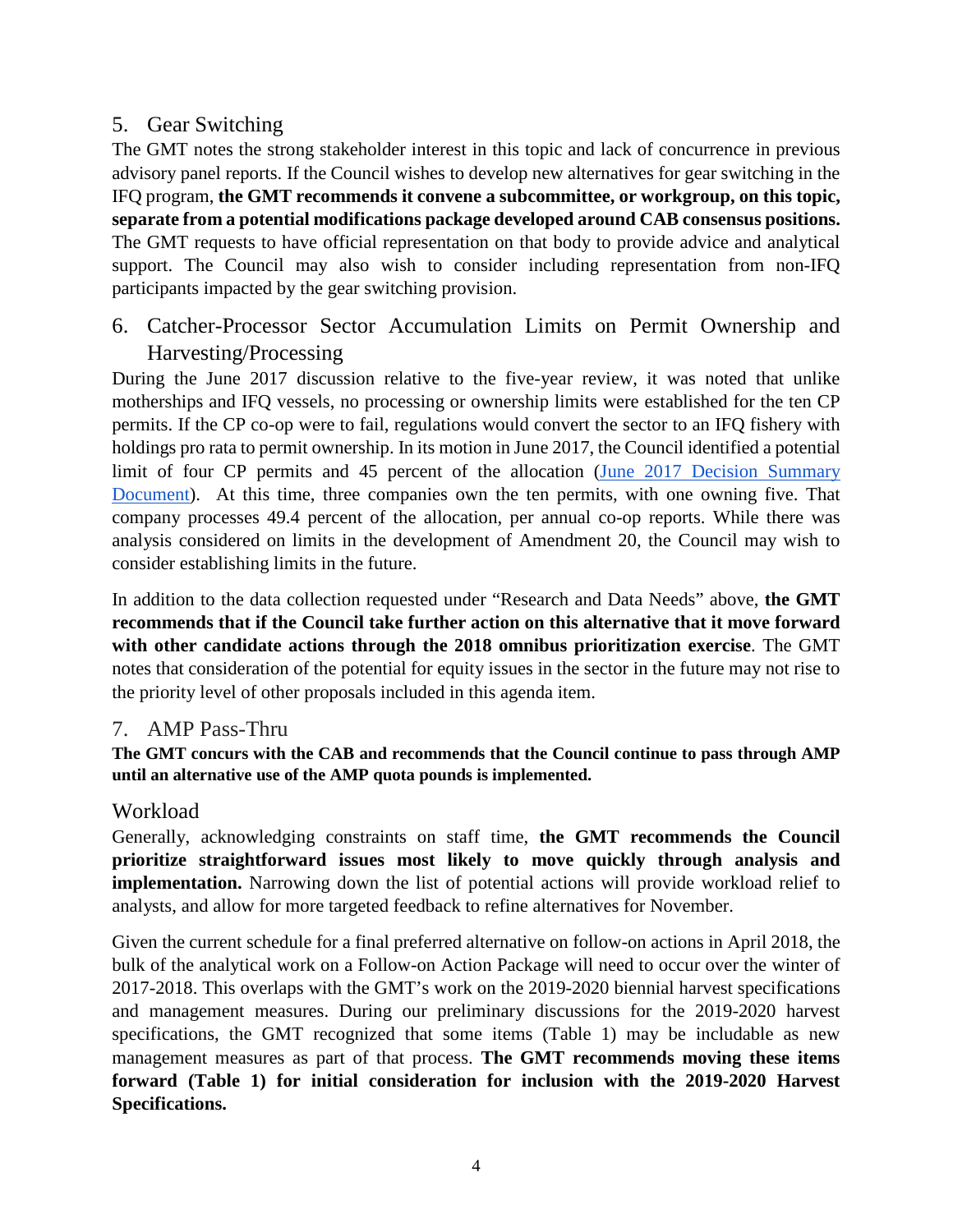**Of the items not included for consideration as new management measures for the 2019-2020 biennium, the GMT recommends the Council select a limited subset (2-3) of the current proposals for inclusion in an independent follow-on package on the current proposed timeline (Table 1).**

| Topic                                                                                    | <b>Attachment 1 Process</b>                                                                                                                                                                  | <b>GMT</b> Preferred process              |  |  |
|------------------------------------------------------------------------------------------|----------------------------------------------------------------------------------------------------------------------------------------------------------------------------------------------|-------------------------------------------|--|--|
| <b>1. Meeting the At-Sea Whiting Fishery Bycatch Needs</b>                               |                                                                                                                                                                                              |                                           |  |  |
| a. Set-aside management-<br>making it permanent for all<br>species.                      | Council policy statement or action<br>for darkblotched and POP, FMP<br>amendment for widow and canary.                                                                                       | Follow-on Action Package                  |  |  |
| b. Increasing amounts available<br>for harvest                                           | Biennial specifications (Spex)[1]                                                                                                                                                            | <b>Biennial Process</b>                   |  |  |
| c. Between sector quota pound<br>trading                                                 | Follow-on Action Package[2]                                                                                                                                                                  | Move to omnibus                           |  |  |
| d. Changing within trawl and<br>trawl/non-trawl FMP allocations                          | Follow-on Action Package                                                                                                                                                                     | Convene GAC                               |  |  |
| e. Carryover of at-sea set-asides                                                        | General policy: Sept Council<br>Agenda Item E.5 Flexibility in<br>Annual Catch Limit Management<br>Response - Scoping.<br>Specific implementation: Biennial<br>process or follow-on package. | Carry-over package (timing<br>tbd)        |  |  |
| 2. Trawl Sablefish Area Management                                                       |                                                                                                                                                                                              |                                           |  |  |
| Eliminate 36 line for trawl                                                              | Spex or Follow-on-Action Package<br>(depending on complexity of<br>alternatives)                                                                                                             | Move Alternative 2 to biennial<br>process |  |  |
| 3. Revising Shoreside IFQ<br><b>Accumulation Limits (Control</b><br>and Vessel Limits)   | <b>Biennial specifications</b>                                                                                                                                                               |                                           |  |  |
| a. Aggregate nonwhiting control<br>limits                                                | Follow-on Action Package                                                                                                                                                                     | Follow-on Action Package                  |  |  |
| b. Individual species limits                                                             | Follow-on Action Package or<br>Biennial Process (for some species)                                                                                                                           | <b>Biennial Process</b>                   |  |  |
| c. Daily QP limit                                                                        | Follow-on Action Package or<br><b>Biennial Process</b>                                                                                                                                       | <b>Biennial Process</b>                   |  |  |
| d. Weightings used to calculate<br>aggregate limit                                       | Follow-on Action Package                                                                                                                                                                     | Follow-on Action Package                  |  |  |
| 4. Meeting Shoreside IFO Sector Harvest Complex Needs by Addressing Constraining Species |                                                                                                                                                                                              |                                           |  |  |
| a. Enhance fleet's ability to use<br>quota within the trawl allocation                   |                                                                                                                                                                                              |                                           |  |  |
| (1) Post season trading                                                                  | Follow-on Action Package                                                                                                                                                                     | Follow-on Action Package                  |  |  |

**Table 1: GMT preferred processes for potential Five-Year Review follow-on actions:**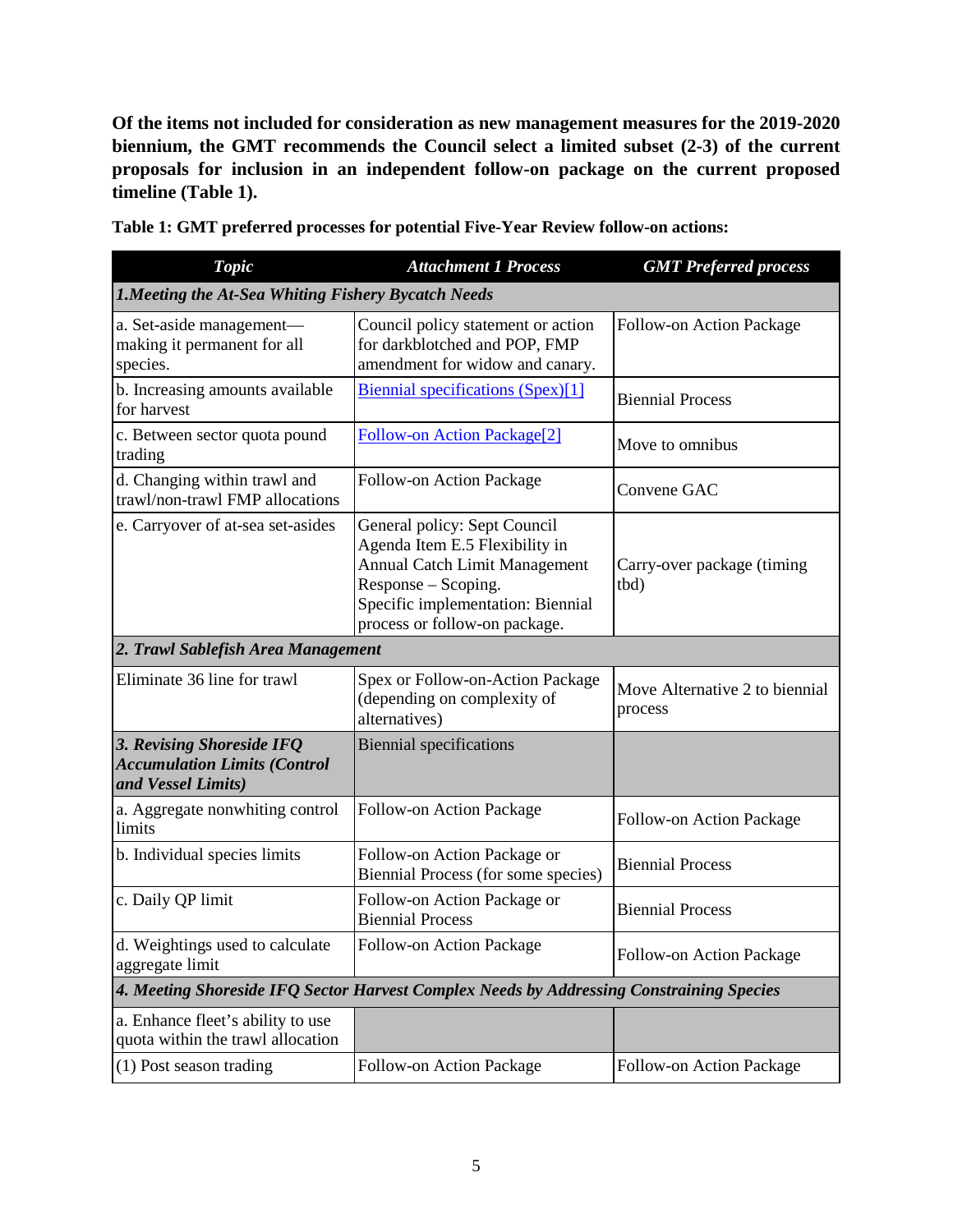| <b>Topic</b>                                                                                                           | <b>Attachment 1 Process</b>                                                                               | <b>GMT</b> Preferred process                                                                                   |  |  |
|------------------------------------------------------------------------------------------------------------------------|-----------------------------------------------------------------------------------------------------------|----------------------------------------------------------------------------------------------------------------|--|--|
| (2) Increase carryover                                                                                                 | Follow-on Action Package or<br>Biennial Process (depending on<br>alternatives)                            | Carry-over package (timing<br>tbd)                                                                             |  |  |
| (3) Increase quota issued                                                                                              | Follow-on Action Package                                                                                  | Follow-on Action Package                                                                                       |  |  |
| (4) Raise annual vessel QP limits                                                                                      | Follow-on Action Package                                                                                  | Follow-on Action Package                                                                                       |  |  |
| (5) Set-aside management for<br>some species                                                                           | Follow-on Action Package                                                                                  | Follow-on Action Package                                                                                       |  |  |
| b. Vessels with deficits in excess<br>of vessel QP limits (including<br>lightning strike situations)                   |                                                                                                           |                                                                                                                |  |  |
| (1) Relief from QP limits for<br>lightning strikes                                                                     | Follow-on Action Package or<br><b>Biennial Process</b>                                                    | Follow-on Action Package                                                                                       |  |  |
| (2) Area restrictions for lightning<br>strikes                                                                         | Follow-on Action Package                                                                                  | Remove from further<br>consideration                                                                           |  |  |
| 5. Gear Switching                                                                                                      | <b>Biennial specifications</b>                                                                            |                                                                                                                |  |  |
| a. Establish a control date                                                                                            | Announce in Federal Register                                                                              |                                                                                                                |  |  |
| b. Establish a subcommittee                                                                                            | <b>Council Process</b>                                                                                    |                                                                                                                |  |  |
| c. Limit gear switching (possibly<br>ensure that some amount of<br>sablefish will be available only<br>for trawl gear) | Follow-on Action Package                                                                                  | Convene subcommittee                                                                                           |  |  |
| 6. Catcher-Processor Sector Accumulation Limits on Permit Ownership and Harvesting/Processing                          |                                                                                                           |                                                                                                                |  |  |
| a. Establish a control date                                                                                            | June 13, 2017 recommended by<br>Council                                                                   |                                                                                                                |  |  |
| b. Cap number of permits that can Follow-on Action Package<br>be owned                                                 |                                                                                                           | Move to omnibus                                                                                                |  |  |
| c. Cap amount that an entity may<br>process                                                                            | Follow-on Action Package                                                                                  |                                                                                                                |  |  |
| $7.$ AMP                                                                                                               |                                                                                                           |                                                                                                                |  |  |
| a. Decide on continuation of pass- Follow-on Action Package<br>through                                                 |                                                                                                           | Continue pass-through in<br>biennial process, other<br>resolution may require<br>inclusion in separate package |  |  |
| This would require an FMP amendment.                                                                                   | [1] One of the approaches mentioned for increasing available harvest would be to change the $P^*$ policy. |                                                                                                                |  |  |
| [2] A regulatory or FMP amendment.                                                                                     |                                                                                                           |                                                                                                                |  |  |

The GMT believes that other recommendations from the Groundfish Advisory Subpanel (GAP) and CAB around intersector allocations may be better taken up by the Council in alignment with the 2018 omnibus prioritization process. **For items which are likely to utilize substantial**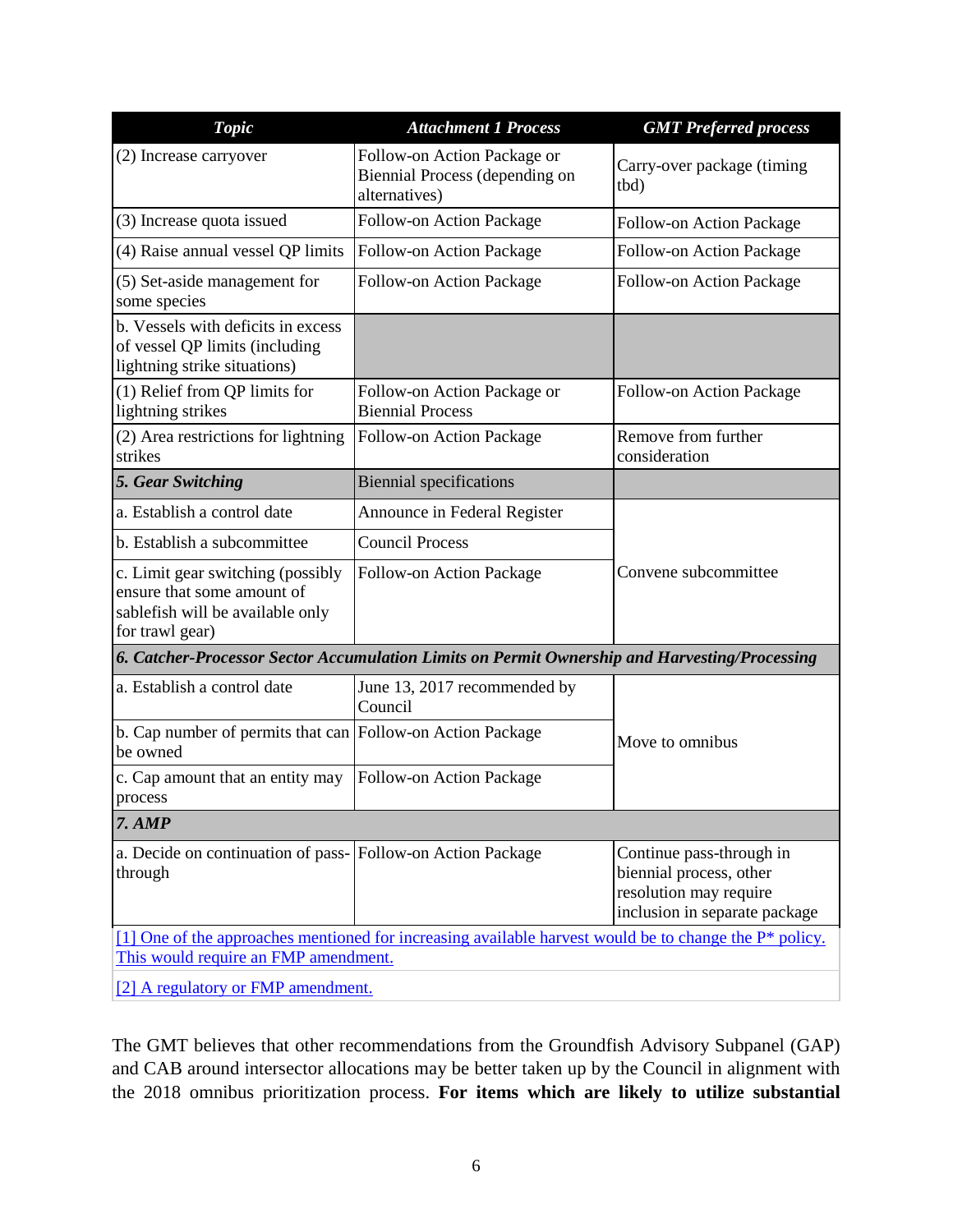**resources with more lengthy discussion, analysis, and implementation requirements, the GMT recommends that the Council consider delaying action until September 2018, in conjunction with a delayed omnibus prioritization process** (as recommended [Agenda Item](http://www.pcouncil.org/wp-content/uploads/2017/08/E7a_WDFW_Rpt1_SEPT2017BB.pdf)  [E.7.a., Supplemental WDFW Report 1\)](http://www.pcouncil.org/wp-content/uploads/2017/08/E7a_WDFW_Rpt1_SEPT2017BB.pdf)**.**

# Recommendations

The GMT recommends the following, (where applicable coincide with the same headers and numbering format in this report and the CAB report).

| Sub-topic                                                                                                                                                                                                                                                                                                                                                | <b>The GMT Recommends:</b>                                                                                                                                                                                                                                                                                                                        |  |
|----------------------------------------------------------------------------------------------------------------------------------------------------------------------------------------------------------------------------------------------------------------------------------------------------------------------------------------------------------|---------------------------------------------------------------------------------------------------------------------------------------------------------------------------------------------------------------------------------------------------------------------------------------------------------------------------------------------------|--|
| <b>Research and Data Needs</b>                                                                                                                                                                                                                                                                                                                           |                                                                                                                                                                                                                                                                                                                                                   |  |
| adding an ownership information data collection to the catcher-processor permit annual<br>$\bullet$<br>renewal application<br>consideration of the Research and Data Needs chapter as part of the November 2017 agenda<br>$\bullet$<br>item, with items identified as priorities through that review added to omnibus in 2018 for<br>further development |                                                                                                                                                                                                                                                                                                                                                   |  |
| <b>1. Meeting the At-Sea Whiting Fishery Bycatch Needs</b>                                                                                                                                                                                                                                                                                               |                                                                                                                                                                                                                                                                                                                                                   |  |
| a. Set-aside<br>management-<br>making it<br>permanent for all<br>species.                                                                                                                                                                                                                                                                                | The proposed alternatives under this item for preliminary analysis                                                                                                                                                                                                                                                                                |  |
| b. Increasing<br>amounts available<br>for harvest                                                                                                                                                                                                                                                                                                        | Consider evaluating any changes (where no FMP amendment is needed) to<br>current policies that may be overly conservative in the upcoming biennial<br>harvest specifications and management measures process                                                                                                                                      |  |
| c. Between sector<br>quota pound trading                                                                                                                                                                                                                                                                                                                 | Further consideration of this approach through the 2018 omnibus prioritization                                                                                                                                                                                                                                                                    |  |
| d. Changing within<br>trawl and<br>trawl/nontrawl<br>FMP allocations                                                                                                                                                                                                                                                                                     | Convene the GAC to address any changes to trawl/non-trawl allocations                                                                                                                                                                                                                                                                             |  |
| e. Carryover of at-<br>sea set-asides                                                                                                                                                                                                                                                                                                                    | Scope the idea of at-sea sector carryover as a sub-alternative under the<br>carryover provision discussed at this meeting under Agenda Item E.5, and<br>consider this proposal under the carryover item when prioritizing management<br>measures under Agenda item E.9 later at this meeting                                                      |  |
| 2. Trawl Sablefish Area Management                                                                                                                                                                                                                                                                                                                       |                                                                                                                                                                                                                                                                                                                                                   |  |
| Eliminate 36 line<br>for trawl                                                                                                                                                                                                                                                                                                                           | Include Alternative 2 to biennial process in the 2019-2020 harvest<br>$\bullet$<br>specification process<br>Consideration of potential measures to mitigate negative impacts if<br>$\bullet$<br>analysis demonstrates a need<br>Remove Alternative 3 from further consideration; address concerns<br>about gear switching through a sub committee |  |
| 3. Revising Shoreside IFQ Accumulation Limits (Control and Vessel Limits)                                                                                                                                                                                                                                                                                |                                                                                                                                                                                                                                                                                                                                                   |  |

**Table 2: Summary of Recommendations**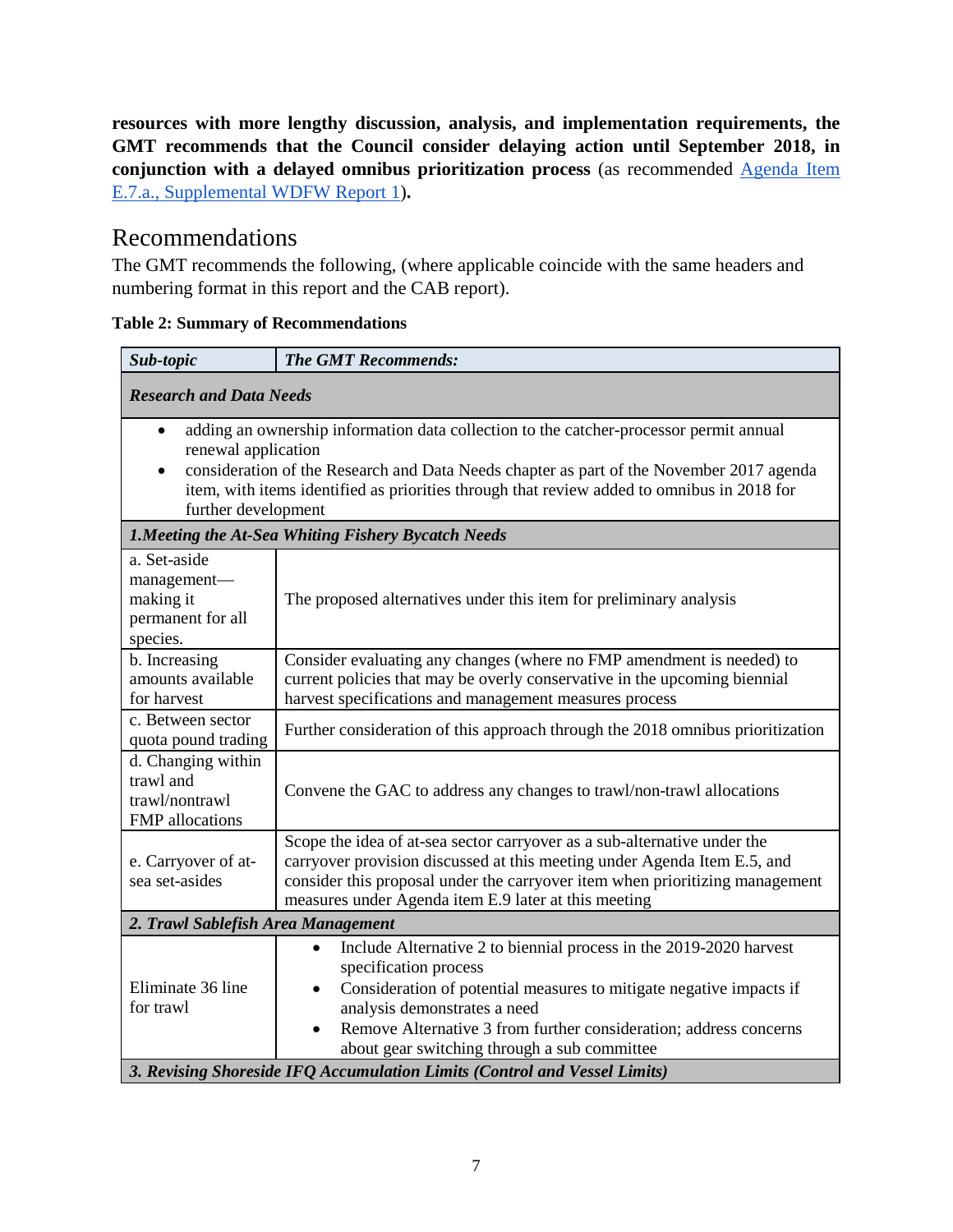| Sub-topic                                                                                      | <b>The GMT Recommends:</b>                                                                                                                                                      |  |  |
|------------------------------------------------------------------------------------------------|---------------------------------------------------------------------------------------------------------------------------------------------------------------------------------|--|--|
| a. Aggregate<br>nonwhiting control<br>limits                                                   |                                                                                                                                                                                 |  |  |
| b. Individual                                                                                  |                                                                                                                                                                                 |  |  |
| species limits                                                                                 | N/A                                                                                                                                                                             |  |  |
| c. Daily QP limit                                                                              |                                                                                                                                                                                 |  |  |
| d. Weightings used                                                                             |                                                                                                                                                                                 |  |  |
| to calculate                                                                                   |                                                                                                                                                                                 |  |  |
| aggregate limit                                                                                | 4. Meeting Shoreside IFQ Sector Harvest Complex Needs by Addressing Constraining Species                                                                                        |  |  |
| a. Enhance fleet's ability to use quota within the trawl allocation                            |                                                                                                                                                                                 |  |  |
| (1) Post season<br>trading                                                                     | N/A                                                                                                                                                                             |  |  |
| (2) Increase<br>carryover                                                                      | The GMT recommends the Council consider this proposal under the carryover<br>item when prioritizing management measures under Agenda item E.9 later at<br>this meeting          |  |  |
| (3) Increase quota<br>issued                                                                   | If the Council wishes to continue considering this idea, more information<br>should be made available, including an assessment of the legality of this<br>approach, in November |  |  |
| $(4)$ Change<br>management tools<br>for some species                                           | Forward both the alternative and the sub option for preliminary analysis                                                                                                        |  |  |
| b. Vessels with deficits in excess of vessel QP limits (including lightning strike situations) |                                                                                                                                                                                 |  |  |
| (1) Relief from QP<br>limits for lightning<br>strikes                                          | Forward for preliminary analysis.                                                                                                                                               |  |  |
| (2) Area restrictions<br>for lightning strikes                                                 | Does not recommend forwarding this alternative due to its large analytical and<br>implementation burden                                                                         |  |  |
| 5. Gear Switching                                                                              |                                                                                                                                                                                 |  |  |
| a. Establish a                                                                                 |                                                                                                                                                                                 |  |  |
| control date                                                                                   |                                                                                                                                                                                 |  |  |
| b. Establish a                                                                                 |                                                                                                                                                                                 |  |  |
| subcommittee                                                                                   | If the Council wishes to develop new alternatives, convene a subcommittee or                                                                                                    |  |  |
| c. Limit gear<br>switching (possibly                                                           | workgroup, on this topic separate from A potential modifications package                                                                                                        |  |  |
| ensure that some                                                                               | developed around CAB consensus positions                                                                                                                                        |  |  |
| amount of sablefish                                                                            |                                                                                                                                                                                 |  |  |
| will be available                                                                              |                                                                                                                                                                                 |  |  |
| only for trawl gear)                                                                           |                                                                                                                                                                                 |  |  |
| 6. Catcher-Processor Sector Accumulation Limits on Permit Ownership and Harvesting/Processing  |                                                                                                                                                                                 |  |  |
| a. Establish a                                                                                 |                                                                                                                                                                                 |  |  |
| control date                                                                                   | If the Council takes further action on this alternative, move it forward with                                                                                                   |  |  |
| b. Cap number of<br>permits that can be<br>owned                                               | other candidate actions through the omnibus prioritization process                                                                                                              |  |  |